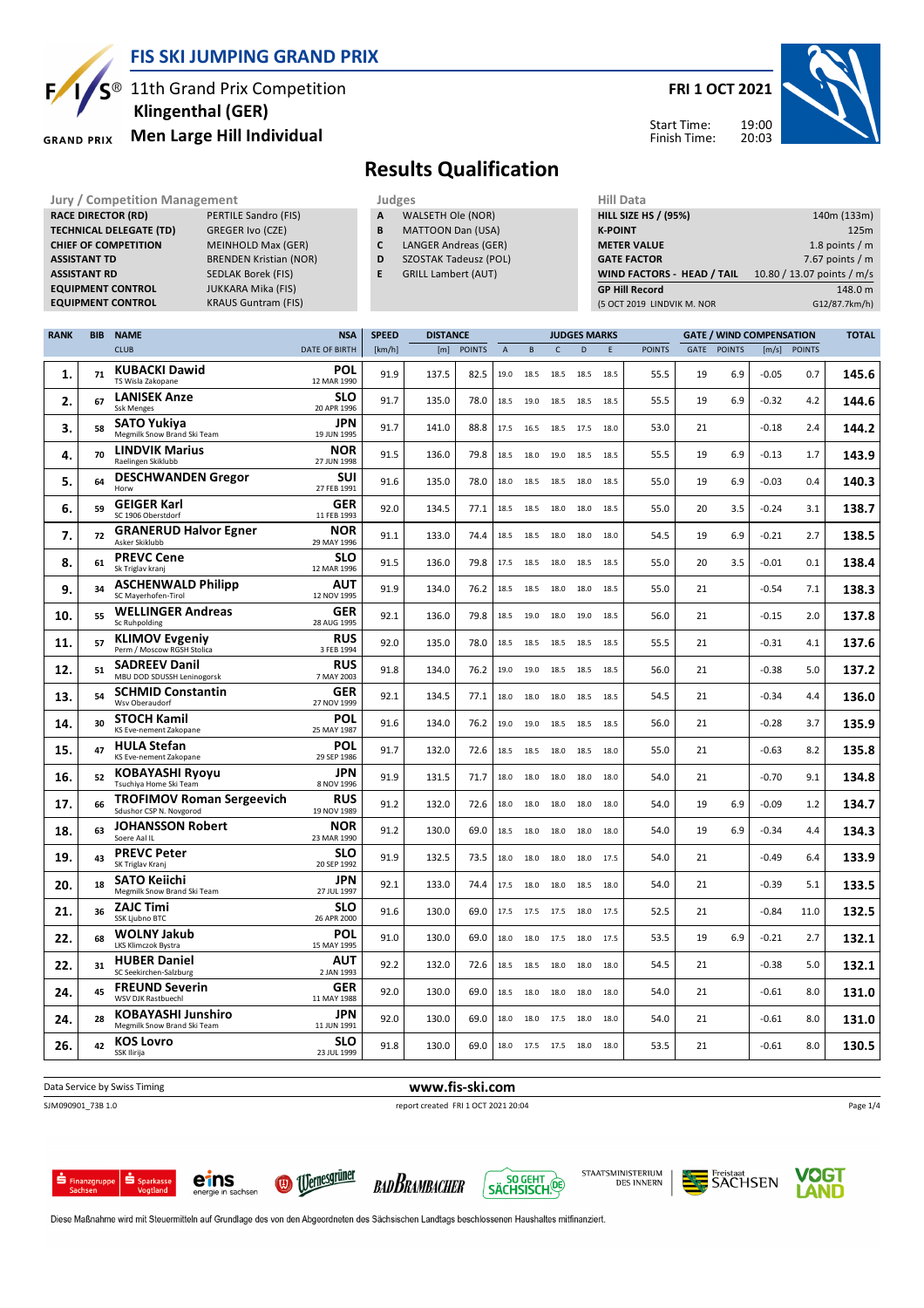**FIS SKI JUMPING GRAND PRIX**

 $S^{\circledast}$  11th Grand Prix Competition

 **Klingenthal (GER)**

**Men Large Hill Individual GRAND PRIX** 

F

**FRI 1 OCT 2021**





#### **Results Qualification**

| <b>RANK</b>          | BIB            | <b>NAME</b>                                                      | <b>NSA</b>                | <b>SPEED</b> | <b>DISTANCE</b> |               |                |                          |                | <b>JUDGES MARKS</b> |      |               |      |               | <b>GATE / WIND COMPENSATION</b> |              | <b>TOTAL</b> |
|----------------------|----------------|------------------------------------------------------------------|---------------------------|--------------|-----------------|---------------|----------------|--------------------------|----------------|---------------------|------|---------------|------|---------------|---------------------------------|--------------|--------------|
|                      |                | <b>CLUB</b>                                                      | <b>DATE OF BIRTH</b>      | [km/h]       | [m]             | <b>POINTS</b> | $\overline{A}$ | B                        | $\mathsf{C}$   | D                   | E    | <b>POINTS</b> | GATE | <b>POINTS</b> |                                 | [m/s] POINTS |              |
| 27.                  | 53             | <b>EISENBICHLER Markus</b><br><b>TSV Siegsdorf</b>               | <b>GER</b><br>3 APR 1991  | 91.9         | 131.0           | 70.8          | 18.5           | 18.0                     | 18.0           | 18.0                | 18.0 | 54.0          | 21   |               | $-0.42$                         | 5.5          | 130.3        |
| 28.                  | 60             | <b>FORFANG Johann Andre</b><br><b>Tromsoe Skiklub</b>            | <b>NOR</b><br>4 JUL 1995  | 91.5         | 129.0           | 67.2          | 18.0           | 18.0                     | 17.5           | 18.0                | 18.0 | 54.0          | 20   | 3.5           | -0.37                           | 4.8          | 129.5        |
| 29.                  | 12             | <b>PASCHKE Pius</b><br>WSV Kiefersfelden                         | GER<br>20 MAY 1990        | 91.5         | 130.5           | 69.9          | 18.5           | 18.0                     | 17.5           | 18.0                | 18.0 | 54.0          | 21   |               | $-0.36$                         | 4.7          | 128.6        |
| 30.                  | 21             | <b>AIGRO Artti</b><br>Pohjakotkas                                | EST<br>29 AUG 1999        | 91.2         | 132.0           | 72.6          | 18.0           | 18.0                     | 18.0           | 18.0                | 18.0 | 54.0          | 21   |               | $-0.12$                         | 1.6          | 128.2        |
| 31.                  | $\mathbf{1}$   | <b>FREITAG Richard</b><br>SG Nickelhuette Aue                    | GER<br>14 AUG 1991        | 91.7         | 131.0           | 70.8          | 18.5           | 18.5                     | 18.0           | 17.5                | 18.0 | 54.5          | 21   |               | $-0.21$                         | 2.7          | 128.0        |
| 32.                  | 5              | <b>HAAS Claudio</b><br>Sc Schonach                               | GER<br>13 MAR 2001        | 91.5         | 132.0           | 72.6          | 17.5           | 18.0                     | 17.5           | 17.5                | 18.0 | 53.0          | 21   |               | $-0.14$                         | 1.8          | 127.4        |
| 33.                  | 32             | <b>NAKAMURA Naoki</b><br>Tokai University Sapporo Ski Club       | <b>JPN</b><br>19 SEP 1996 | 91.7         | 129.5           | 68.1          | 18.0           | 18.0                     | 17.5           | 18.0                | 18.0 | 54.0          | 21   |               | $-0.33$                         | 4.3          | 126.4        |
| 34.                  | 22             | <b>TANDE Daniel Andre</b><br>Kongsberg If                        | NOR<br>24 JAN 1994        | 91.9         | 129.5           | 68.1          | 18.5           | 17.5                     | 17.5 18.0      |                     | 18.0 | 53.5          | 21   |               | $-0.36$                         | 4.7          | 126.3        |
| 35.                  |                | <b>SIEGEL David</b><br>SV Baiersbronn                            | GER<br>28 AUG 1996        | 92.0         | 130.0           | 69.0          | 18.0           | 18.0                     | 17.5           | 18.0                | 18.0 | 54.0          | 21   |               | $-0.17$                         | 2.2          | 125.2        |
| 36.                  | 40             | <b>AALTO Antti</b><br>Kiteen Urheilijat                          | <b>FIN</b><br>2 APR 1995  | 91.8         | 126.0           | 61.8          |                | 17.5 17.0                | 17.0 17.5 17.0 |                     |      | 51.5          | 21   |               | $-0.71$                         | 9.3          | 122.6        |
| 37.                  | 25             | SCHWANN Mika<br>KSG Klagenfurt-Kaernten                          | AUT<br>30 JUL 1999        | 91.6         | 127.5           | 64.5          | 17.5           | 16.5                     | 17.0           | 17.5                | 17.5 | 52.0          | 21   |               | $-0.46$                         | 6.0          | 122.5        |
| 38.                  | 49             | ZYLA Piotr<br>WSS Wisla                                          | POL<br>16 JAN 1987        | 91.4         | 125.5           | 60.9          | 17.5           | 17.5                     | 17.0 17.5 17.0 |                     |      | 52.0          | 21   |               | $-0.70$                         | 9.1          | 122.0        |
| 39.                  | 37             | LEYHE Stephan<br>SC Willingen                                    | GER<br>5 JAN 1992         | 92.2         | 127.0           | 63.6          | 17.5           | 17.5                     | 17.5           | 18.0                | 17.0 | 52.5          | 21   |               | $-0.44$                         | 5.7          | 121.8        |
| 40.                  | 11             | <b>NOUSIAINEN Eetu</b><br>Puijo Ski club                         | <b>FIN</b><br>29 APR 1997 | 91.8         | 127.0           | 63.6          | 17.5           | 17.5                     | 17.5 17.0      |                     | 17.5 | 52.5          | 21   |               | $-0.42$                         | 5.5          | 121.6        |
| 41.                  | 69             | <b>SCHIFFNER Markus</b><br>UVB Hinzenbach-Oberoesterreich        | AUT<br>5 JUN 1992         | 91.7         | 124.5           | 59.1          | 16.5           | 17.5                     | 17.0           | 17.5                | 17.0 | 51.5          | 19   | 6.9           | $-0.23$                         | 3.0          | 120.5        |
| 42.                  | 44             | <b>PEDERSEN Robin</b><br>Stalkameratene II                       | <b>NOR</b><br>31 AUG 1996 | 92.0         | 125.0           | 60.0          | 17.5           | 17.5                     |                | 17.5 17.5 17.0      |      | 52.5          | 21   |               | $-0.55$                         | 7.2          | 119.7        |
| 43.                  | 56             | <b>POLASEK Viktor</b><br>Nove Mesto-Dukla                        | <b>CZE</b><br>18 JUL 1997 | 91.5         | 128.0           | 65.4          |                | 17.5 17.5                | 17.5 18.0 17.5 |                     |      | 52.5          | 21   |               | $-0.13$                         | 1.7          | 119.6        |
| 44.                  | 6              | <b>HAMANN Martin</b><br>SG Nickelhuette Aue                      | GER<br>10 APR 1997        | 91.5         | 127.0           | 63.6          |                | 17.5 17.5                |                | 17.0 17.5 17.5      |      | 52.5          | 21   |               | $-0.20$                         | 2.6          | 118.7        |
| 45.                  | 20             | <b>POHJOLA Arttu</b><br>Lahden Hiihtoseura                       | FIN<br>7 JUN 2001         | 91.2         | 126.5           | 62.7          | 17.0           | 17.0                     |                | 17.5 17.0 17.5      |      | 51.5          | 21   |               | $-0.29$                         | 3.8          | 118.0        |
| 46.                  | 23             | KYTOSAHO Niko<br>Paimion urheilijat                              | <b>FIN</b><br>18 DEC 1999 | 91.7         | 125.0           | 60.0          | 17.5           | 17.0                     | 17.0           | 17.5                | 17.0 | 51.5          | 21   |               | $-0.38$                         | 5.0          | 116.5        |
| 47.                  | 48             | <b>BARTOL Tilen</b><br>SSK Sam Ihan                              | <b>SLO</b><br>17 APR 1997 | 92.0         | 124.5           | 59.1          | 17.5           | 17.0                     | 17.0 17.0 17.0 |                     |      | 51.0          | 21   |               | $-0.48$                         | 6.3          | 116.4        |
| 47.                  | $\overline{2}$ | <b>LISSO Justin</b><br>Wsv Schmiedefeld                          | <b>GER</b><br>12 DEC 1999 | 92.0         | 124.5           | 59.1          | 17.5           | 17.0                     | 17.0           | 17.0                | 17.0 | 51.0          | 21   |               | $-0.48$                         | 6.3          | 116.4        |
| 49.                  | 38             | STEKALA Andrzej<br>Azs Zakopane                                  | POL<br>30 JUN 1995        | 92.2         | 122.5           | 55.5          | 17.0           | 17.0                     |                | 17.0 17.0           | 17.0 | 51.0          | 21   |               | $-0.68$                         | 8.9          | 115.4        |
| 50.                  | 14             | <b>DEAN Decker</b><br>Steamboat Springs winter sports clu        | USA<br>8 AUG 2000         | 91.5         | 124.0           | 58.2          | 17.5           | 17.5                     | 17.0           | 17.0                | 17.0 | 51.5          | 21   |               | $-0.30$                         | 3.9          | 113.6        |
| <b>Not Qualified</b> |                |                                                                  |                           |              |                 |               |                |                          |                |                     |      |               |      |               |                                 |              |              |
| 51.                  | 46             | <b>STEINER Maximilian</b><br>ASVOE Nordic Ski Team Salzkammergut | <b>AUT</b><br>4 MAY 1996  | 91.7         | 120.0           | 51.0          |                | 17.0 17.0 17.0 16.5 16.5 |                |                     |      | 50.5          | 21   |               | $-0.88$                         | 11.5         | 113.0        |
| 52.                  | 13             | <b>BOYD-CLOWES Mackenzie</b><br>Altius Nordic Ski Club           | CAN<br>13 JUL 1991        | 91.7         | 123.5           | 57.3          |                | 17.5 17.0 17.0 17.5 17.0 |                |                     |      | 51.5          | 21   |               | $-0.21$                         | 2.7          | 111.5        |
| 53.                  | 17             | <b>CACINA Daniel Andrei</b><br>CS DINAMO BUC-CENTRUL SPORTIV BV  | <b>ROU</b><br>17 OCT 2001 | 91.6         | 121.0           | 52.8          |                | 17.0 17.0 16.5 16.5 16.5 |                |                     |      | 50.0          | 21   |               | $-0.51$                         | 6.7          | 109.5        |
| 54.                  | 8              | <b>SCHULER Andreas</b><br>Einsiedeln                             | <b>SUI</b><br>30 DEC 1995 | 91.7         | 121.5           | 53.7          |                | 17.5 17.0 17.0 17.5 17.0 |                |                     |      | 51.5          | 21   |               | $-0.13$                         | 1.7          | 106.9        |
| 55.                  | 29             | <b>IPCIOGLU Fatih Arda</b><br>Tuerkiye Kayak Federasyonu         | TUR<br>28 SEP 1997        | 91.1         | 120.5           | 51.9          |                | 16.5 17.0 16.5 16.5 16.5 |                |                     |      | 49.5          | 21   |               | $-0.32$                         | 4.2          | 105.6        |
| 56.                  | 39             | <b>BRESADOLA Giovanni</b><br>C.S. ESERCITO                       | ITA<br>17 FEB 2001        | 91.1         | 118.5           | 48.3          |                | 16.5 16.5 16.5 16.5 16.5 |                |                     |      | 49.5          | 21   |               | $-0.54$                         | 7.1          | 104.9        |
|                      |                |                                                                  |                           |              |                 |               |                |                          |                |                     |      |               |      |               |                                 |              |              |

**Data Service by Swiss Timing WWW.fis-ski.com** 

SJM090901\_73B 1.0 report created FRI 1 OCT 2021 20:04

Page 2/4



eins







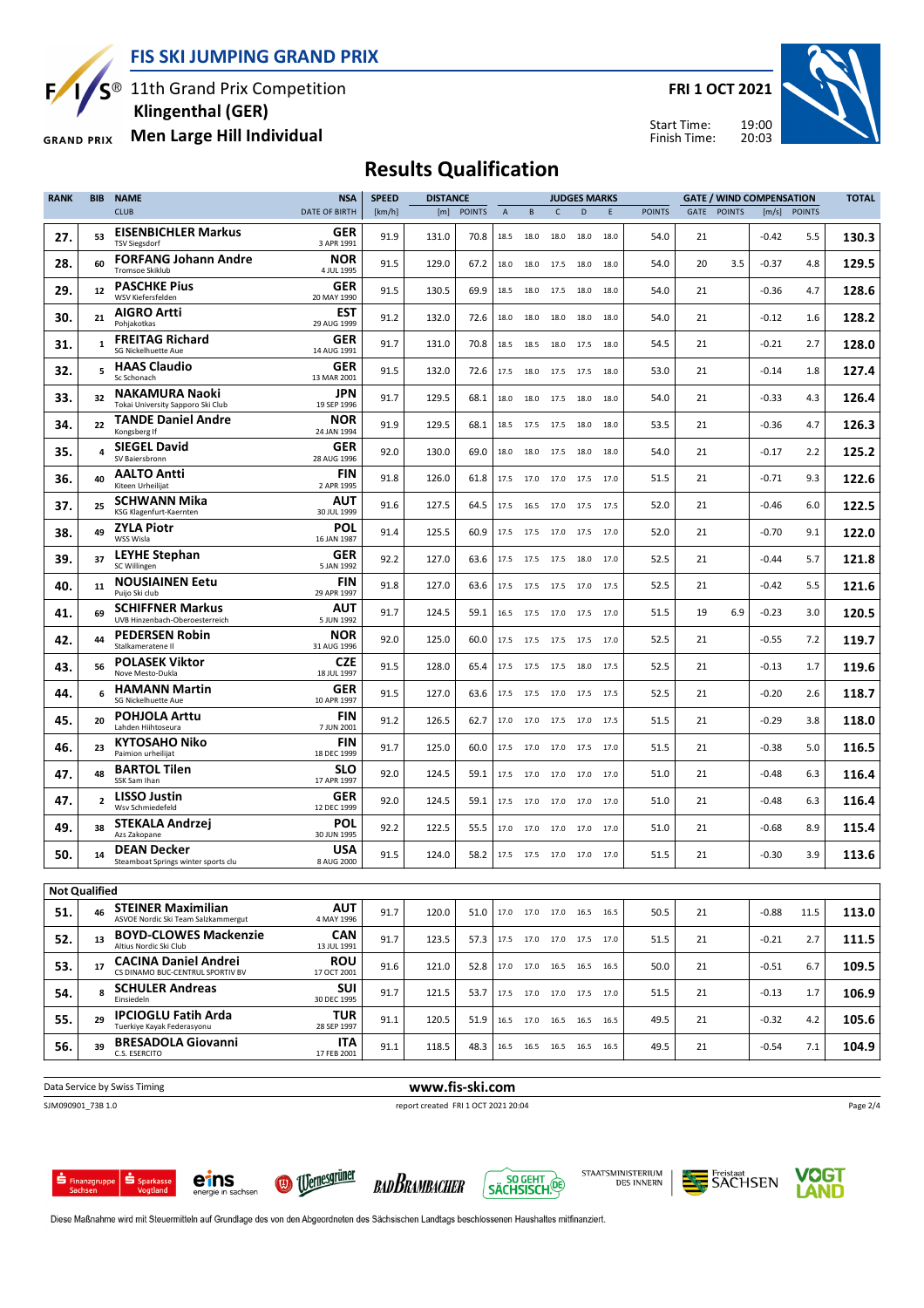**FIS SKI JUMPING GRAND PRIX**

 $S^{\circledast}$  11th Grand Prix Competition

F

 **Klingenthal (GER)**

26 FELDOREAN Andrei ROU SCE 4

3 GEYER Luca GER

**Men Large Hill Individual GRAND PRIX** 

**FRI 1 OCT 2021**

Start Time: Finish Time:



# **Results Qualification**

| <b>RANK</b>         | <b>BIB</b> | <b>NAME</b>                                                  | <b>NSA</b>                | <b>SPEED</b>     | <b>DISTANCE</b> |               |                |      |      | <b>JUDGES MARKS</b> |      |               |             | <b>GATE / WIND COMPENSATION</b> |         |               | <b>TOTAL</b> |
|---------------------|------------|--------------------------------------------------------------|---------------------------|------------------|-----------------|---------------|----------------|------|------|---------------------|------|---------------|-------------|---------------------------------|---------|---------------|--------------|
|                     |            | <b>CLUB</b>                                                  | <b>DATE OF BIRTH</b>      | [km/h]           | [m]             | <b>POINTS</b> | $\overline{A}$ | B    | C    | D                   | E    | <b>POINTS</b> | <b>GATE</b> | <b>POINTS</b>                   | [m/s]   | <b>POINTS</b> |              |
| 57.                 | 15         | <b>MUMINOV Sabirzhan</b><br>Almaty                           | <b>KAZ</b><br>16 APR 1994 | 91.7             | 118.0           | 47.4          | 16.5           | 16.0 | 16.5 | 16.0                | 16.5 | 49.0          | 21          |                                 | $-0.49$ | 6.4           | 102.8        |
| 58.                 | 19         | <b>BICKNER Kevin</b><br>Norge Ski Club                       | <b>USA</b><br>23 SEP 1996 | 91.9             | 117.0           | 45.6          | 16.5           | 16.5 | 16.5 | 16.5                | 16.5 | 49.5          | 21          |                                 | $-0.38$ | 5.0           | 100.1        |
| 59.                 | 41         | <b>KOZISEK Cestmir</b><br>LSK Lomnice nad Popelkou-DUKLA     | <b>CZE</b><br>9 NOV 1991  | 91.5             | 112.5           | 37.5          | 16.5           | 16.0 | 16.0 | 16.0                | 16.0 | 48.0          | 21          |                                 | $-0.89$ | 11.6          | 97.1         |
| 60.                 | 16         | <b>HAUSWIRTH Sandro</b><br>Gstaad                            | <b>SUI</b><br>29 AUG 2000 | 91.9             | 112.5           | 37.5          | 16.0           | 16.0 | 16.0 | 16.0                | 16.0 | 48.0          | 21          |                                 | $-0.55$ | 7.2           | 92.7         |
| 61.                 | 24         | <b>SONG Qiwu</b><br>Chinese Ski Association                  | <b>CHN</b><br>20 AUG 2001 | 90.7             | 113.0           | 38.4          | 16.0           | 16.0 | 16.0 | 16.0                | 16.0 | 48.0          | 21          |                                 | $-0.44$ | 5.7           | 92.1         |
| 62.                 | 35         | <b>MALTSEV Kevin</b><br>Elva Skiclub                         | <b>EST</b><br>4 JUL 2000  | 92.0             | 114.0           | 40.2          | 16.5           | 16.0 | 16.5 | 16.0                | 16.0 | 48.5          | 21          |                                 | $-0.25$ | 3.3           | 92.0         |
| 63.                 | 33         | <b>SOUKUP Matthew</b><br>Altius Nordic Ski Club              | <b>CAN</b><br>31 AUG 1997 | 91.6             | 112.0           | 36.6          | 16.0           | 16.0 | 16.0 | 16.0                | 16.0 | 48.0          | 21          |                                 | $-0.32$ | 4.2           | 88.8         |
| 64.                 | 10         | <b>CINTIMAR Muhammet Irfan</b><br>Tuerkive Kavak Federasvonu | <b>TUR</b><br>16 JUL 1997 | 91.1             | 111.5           | 35.7          | 16.5           | 16.0 | 16.0 | 16.0                | 16.0 | 48.0          | 21          |                                 | $-0.34$ | 4.4           | 88.1         |
| 65.                 |            | <b>HOLIK Frantisek</b><br>LSK Lomnice nad Popelkou-Dukla     | <b>CZE</b><br>23 OCT 1998 | 91.1             | 110.5           | 33.9          | 16.5           | 16.0 | 16.0 | 16.0                | 16.0 | 48.0          | 21          |                                 | $-0.03$ | 0.4           | 82.3         |
| 66.                 |            | <b>CHOI Heung Chul</b><br>High1 Resort                       | <b>KOR</b><br>3 DEC 1981  | 90.8             | 107.5           | 28.5          | 15.5           | 15.0 | 15.5 | 16.0                | 15.0 | 46.0          | 21          |                                 | $-0.42$ | 5.5           | 80.0         |
|                     |            |                                                              |                           |                  |                 |               |                |      |      |                     |      |               |             |                                 |         |               |              |
| <b>Disqualified</b> |            |                                                              |                           |                  |                 |               |                |      |      |                     |      |               |             |                                 |         |               |              |
|                     | 65         | NAZAROV Mikhail                                              | <b>RUS</b>                | SCE <sub>4</sub> |                 |               |                |      |      |                     |      |               |             |                                 |         |               |              |
|                     | 62         | <b>KRAFT Stefan</b>                                          | <b>AUT</b>                | SCE <sub>4</sub> |                 |               |                |      |      |                     |      |               |             |                                 |         |               |              |

| <b>Not Permitted To Start</b> |  |
|-------------------------------|--|
|                               |  |

| NOT Permitted To Start |            |                  |
|------------------------|------------|------------------|
| 50<br>TKACHENKO Sergey | KAZ        | SCE <sub>4</sub> |
|                        |            |                  |
| <b>Did Not Start</b>   |            |                  |
| HAYBOECK Michael<br>27 | <b>AUT</b> |                  |

SCE 4 : SUIT